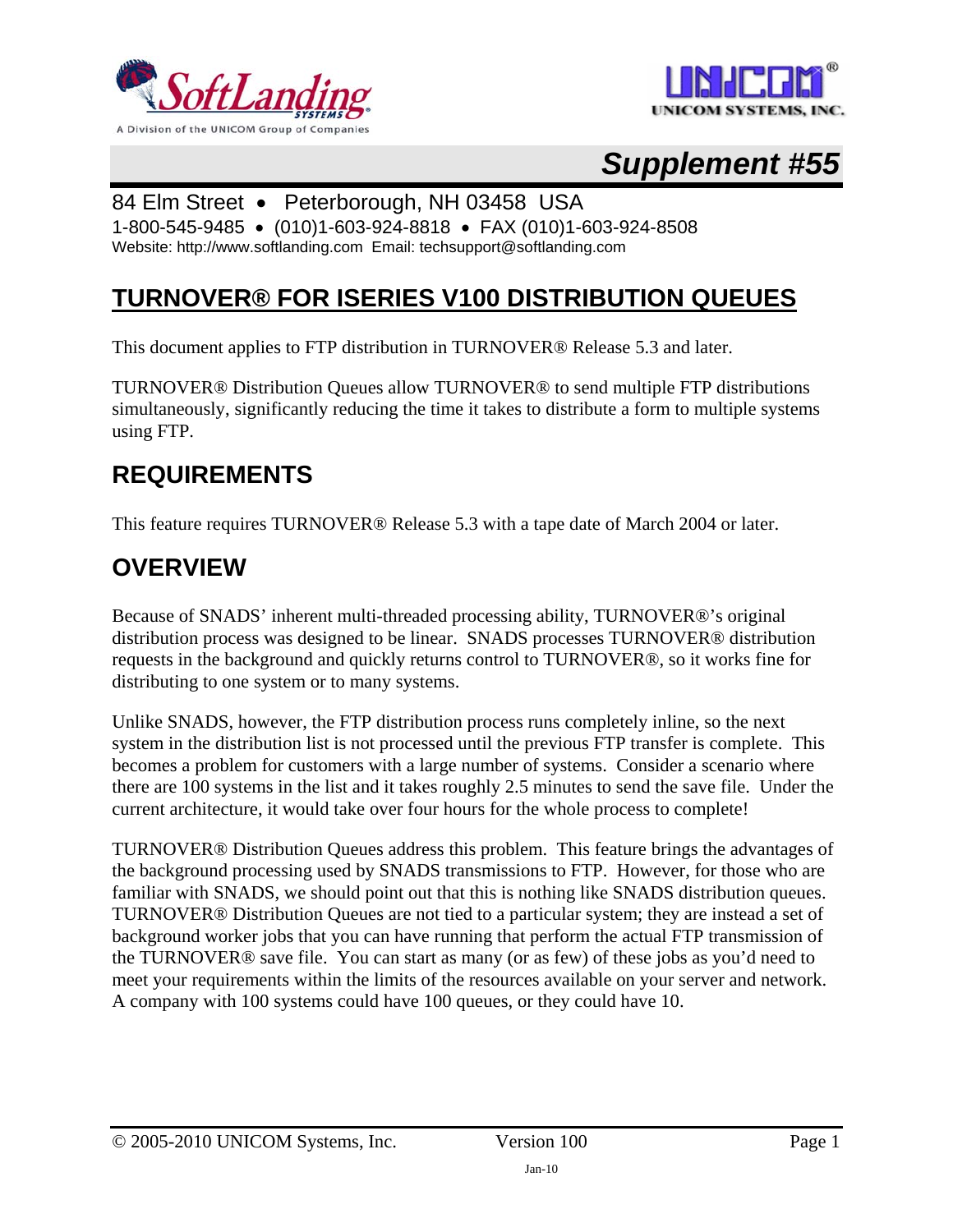## **CONFIGURATION**

Configuring this feature requires two high-level steps, each of which has sub-steps:

- 1. Create TURNOVER® for iSeries v100 distribution queues according to the instructions provided in this document, so that the distributions are actually processed. (Instructions begin [below](#page-1-0).)
- 2. Turn on the Distribution Queues feature in the FTP distribution override settings for each system with which you want to use TURNOVER® for iSeries v100 distribution queues. (See page [5](#page-4-0).)

### <span id="page-1-0"></span>**Step 1) Setting up your TURNOVER® for iSeries v100 distribution queues**

Setting up the distribution queues consists of these activities:

- Setting up an OS/400 subsystem for the jobs to run in.
- Adding as many autostart job entries to that subsystem as corresponds to the number of worker queues you want to have. For example, if you want to have up to 10 sends happening simultaneously, you would add 10 autostart jobs to the subsystem.
- Creating a data queue.
- Creating a data area.

#### **UNICOM Systems, Inc. RECOMMENDS**

We strongly recommend that you create a dedicated subsystem for this process, so that you have maximum control over tuning and managing the jobs.

#### **A. Setting up a dedicated subsystem**

What follows is a rough approximation of the steps you would go through to create a subsystem and add 10 worker jobs to it. You should adapt these instructions as needed for the number of jobs and the resource usage you deem best for your server and network.

#### **1) Create a memory pool**

This step is not strictly necessary; you *can* run these jobs in an existing memory pool such as \*BASE or \*INTERACT. However, if you want to be able to fine tune the amount of resources that these queues can utilize, then running the subsystem in a dedicated memory pool is the best way to do that. Use the following command:

**CHGSHRPOOL POOL(\*SHRPOOL1) SIZE(4096) ACTLVL(10) PAGING(\*CALC) TEXT('Memory Pool for TURNOVER Distribution Queues')**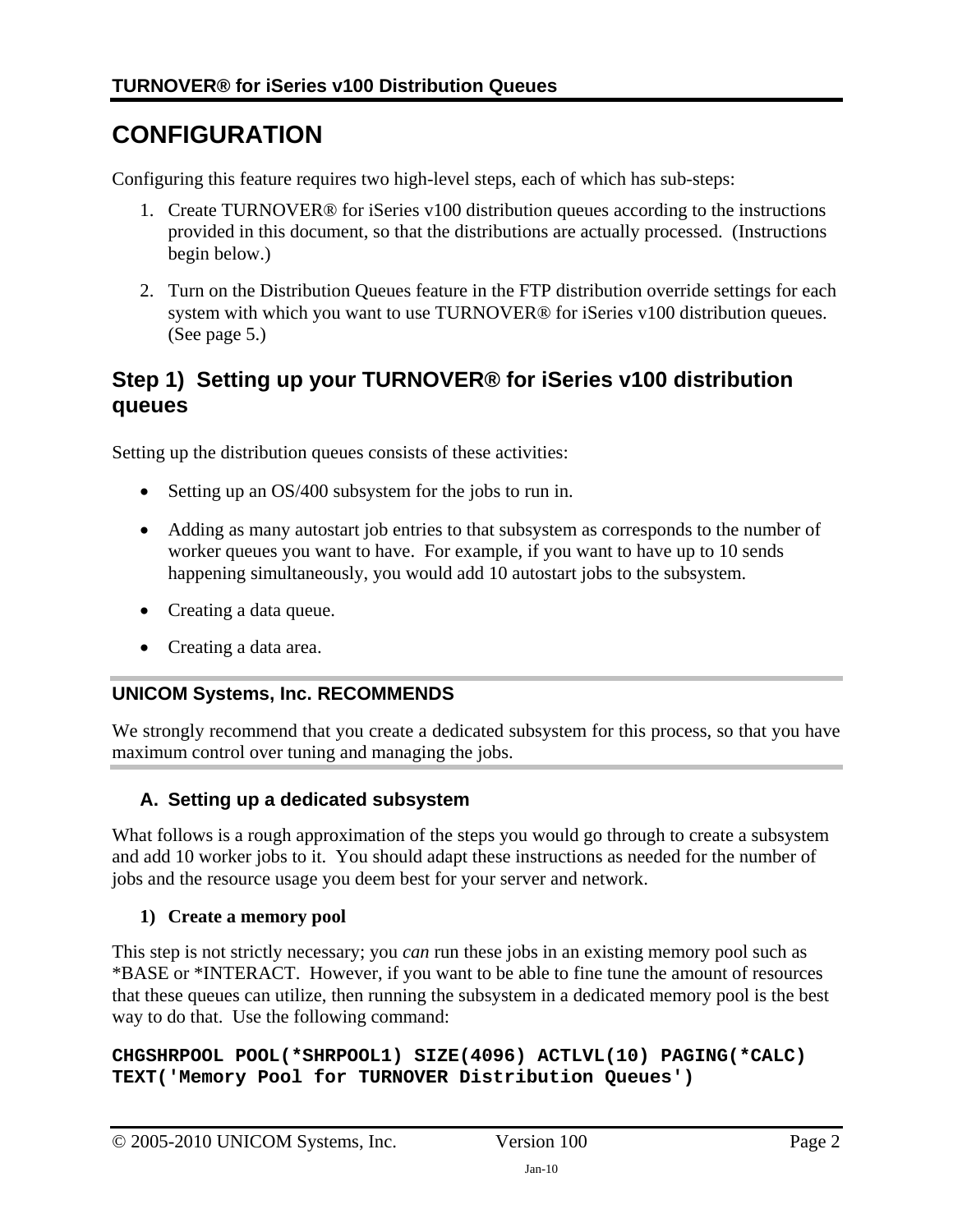This command establishes a memory pool named \*SHRPOOL1, allocating to it 4 megabytes of memory and assigning an activity level of 10 jobs. This is just an example; you will need to work out what the right values for memory and activity level should be on your system.

#### **2) Create a subsystem description**

The main things to know in this step are the name you want to give the subsystem, and from which memory pool(s) you want it to draw resources.

#### **CRTSBSD SBSD(QGPL/TDSTQUEUE) POOLS((1 \*SHRPOOL1)) TEXT('Subsystem for TURNOVER Distribution Queues')**

This example names the subsystem TDSTQUEUE and stores its definition in QGPL.

#### **UNICOM Systems, Inc. WARNING**

Do NOT create the subsystem in one of the TURNOVER® for iSeries v100 libraries! If you do, you will lose it when you install future TURNOVER® for iSeries v100 upgrades.

#### **3) Add a routing entry**

Subsystems must contain a routing entry in order to process jobs. This command adds a standard routing entry.

#### **ADDRTGE SBSD(QGPL/TDSTQUEUE) SEQNBR(1) CMPVAL(\*ANY) PGM(QCMD)**

#### **4) Create a job description**

The job description you create is used during the next step to add your autostart jobs. You need only one job description to define the way these worker jobs will run.

**CRTJOBD JOBD(QGPL/TDSTQUEUE) TEXT('JobD for TURNOVER Distribution Queue') USER(TSERVER) RTGDTA(QCMDB) RQSDTA('CALL TDSTQUE') INLLIBL(SOFTTURN SOFTTURND SOFTTURNE) JOBMSGQFL(\*WRAP)**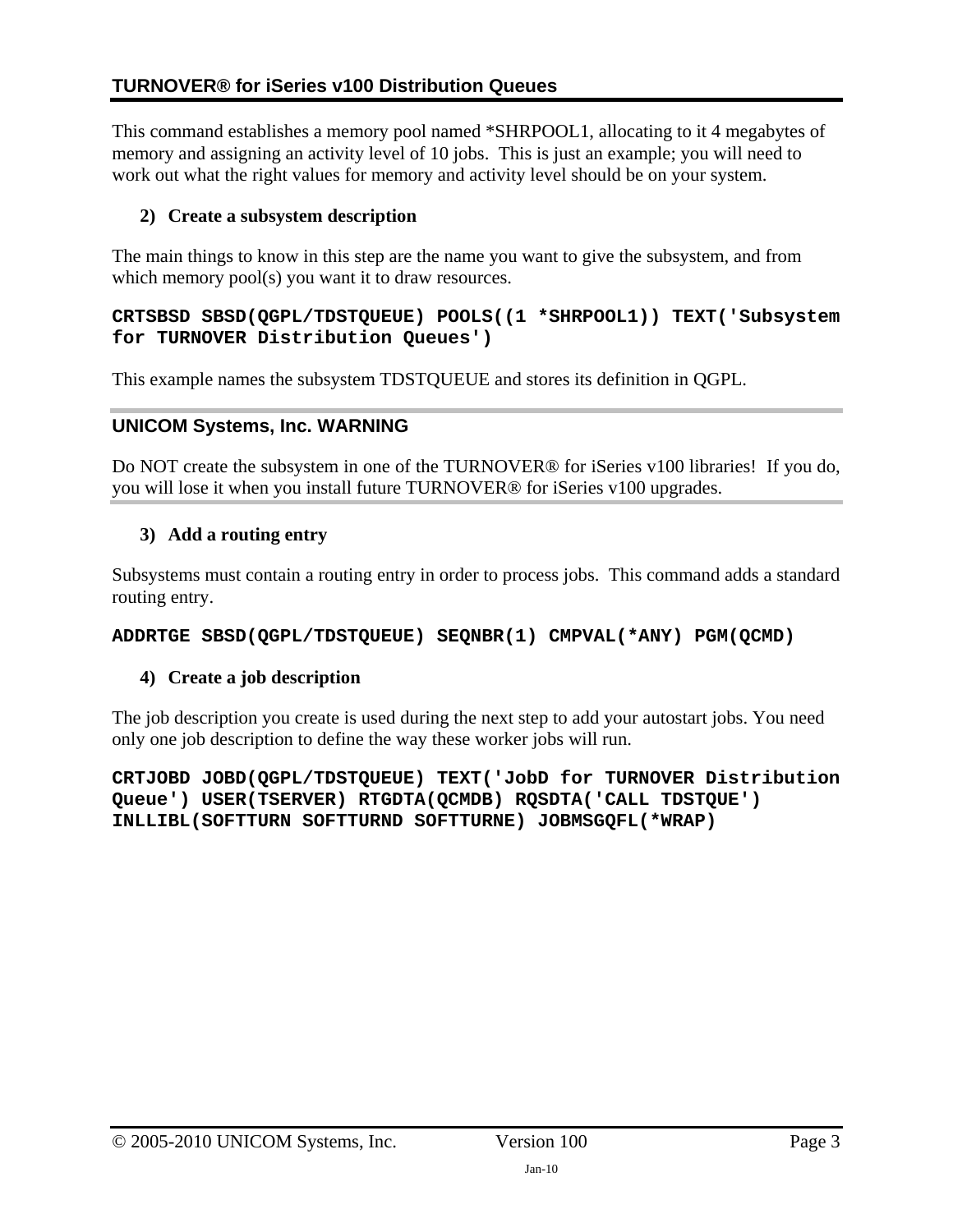There are three critical parameters in the job description:

- USER Job descriptions for autostart jobs must specify a valid user. The user you specify is not too critical. TSERVER is a user profile we create on your system that is not used for anything but server jobs, so it is a good choice. You could create a unique user profile for this purpose if you really want to monitor what the user does.
- RQSDTA This is the program that will run when the autostart job starts. Specify a value of 'CALL TDSTQUE'.
- INLLIBL You must specify all of the TURNOVER® for iSeries v100 libraries in the TURNOVER® for iSeries v[1](#page-3-0)00 environment that these jobs are servicing<sup>1</sup>.

<span id="page-3-1"></span>**Note:** If you run multiple TURNOVER® for iSeries v100 environments, you would need one job description for each environment you need to service, and you would need to create one set of jobs for each environment. However, all of the jobs can share the same subsystem.

#### **B. Add autostart jobs to the subsystem**

In this step, you add to the subsystem the autostart jobs that will serve as the worker jobs to actually perform the FTP transfers. Run this command once for each job.

#### **ADDAJE SBSD(QGPL/TDSTQUEUE) JOB(TDSTQUE001) JOBD(QGPL/TDSTQUEUE)**

*For our example, we would run the command, press F9 to retrieve it, change the number in the JOB parameter, and run it again – for a total of 10 times.*

You can name the jobs whatever you want, but it does make sense to number them so that you have an idea which job is which and how many you have.

#### **C. Create a Data Queue**

The way the distribution queue process works is that distributions are placed on a data queue, and the worker jobs are idling, waiting for entries on the data queue. Data queues were designed for exactly this kind of situation, where there are multiple jobs waiting for instructions in the same place. Use this command as a guide: $<sup>1</sup>$  $<sup>1</sup>$  $<sup>1</sup>$ </sup>

#### **CRTDTAQ DTAQ(SOFTTURND/TDISTQ) MAXLEN(1500) AUTORCL(\*YES) TEXT('TURNOVER Distribution Queue') AUT(\*CHANGE)**

The data queue must be created in your environment data library and with the values shown.<sup>[1](#page-3-1)</sup> The presence of this queue in the data library helps TURNOVER® for iSeries v100 decide at runtime whether to attempt to use distribution queues during an FTP distribution, in case the feature has been turned on without performing the accompanying setup.

1

<span id="page-3-0"></span><sup>&</sup>lt;sup>1</sup> Substitute the name of your TURNOVER<sup>®</sup> for iSeries v100 library or libraries as appropriate, if different from the default library name(s) we've used in our examples.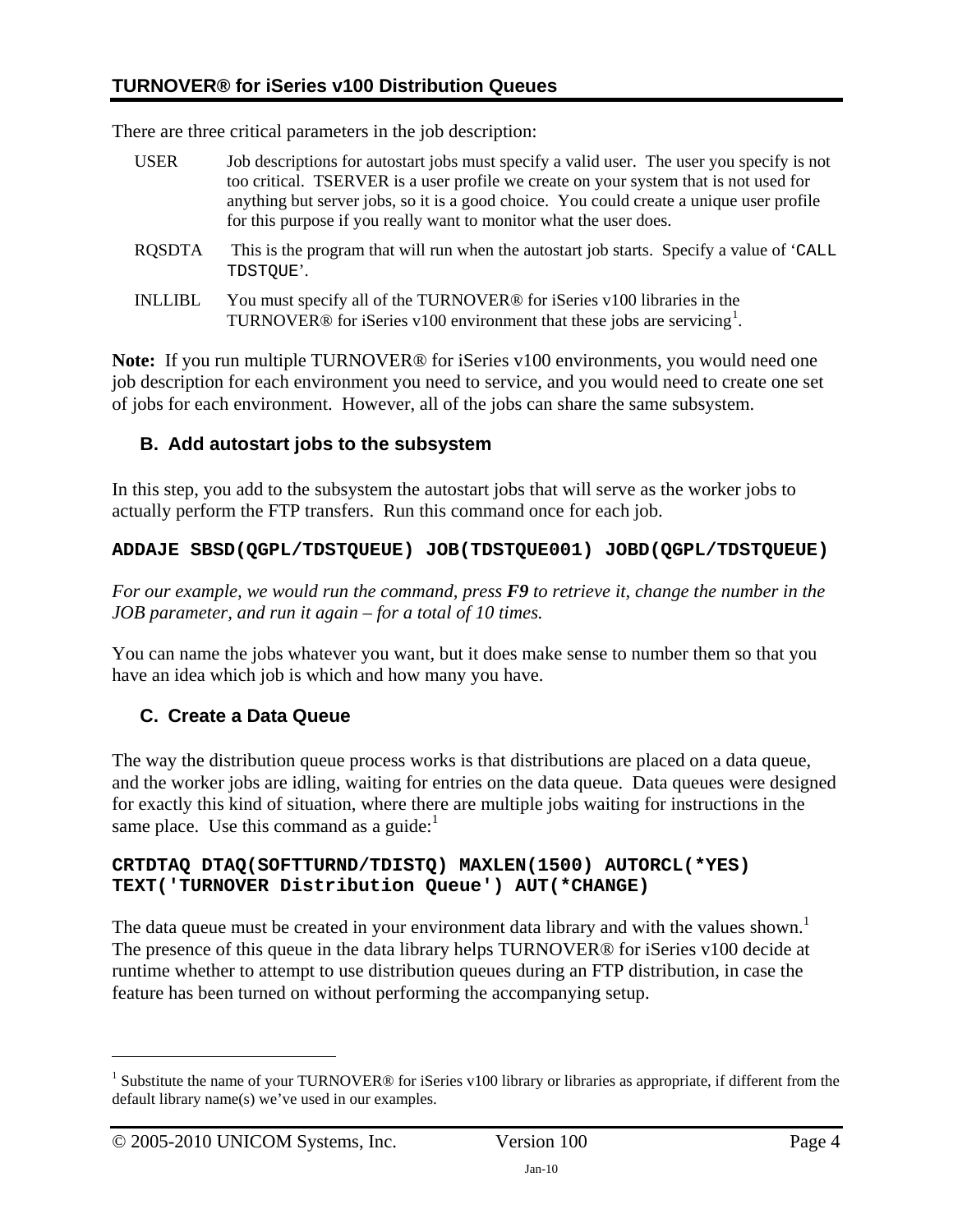#### **D. Create a data area**

This data area is used as an indicator that you have configured the distribution queues, so that TURNOVER® for iSeries v100 can decide at runtime whether to attempt to use them. The name and location are important – it should be called TDISTQ, and you should create it in the TURNOVER® for iSeries v[1](#page-3-1)00 data library. Use this command as a guide: $<sup>1</sup>$ </sup>

**CRTDTAARA DTAARA(SOFTTURND/TDISTQ) TYPE(\*LGL) TEXT('TURNOVER Distribution Queues')** 

### <span id="page-4-0"></span>**Step 2) Turning on the Distribution Queues feature**

You can turn on the Distribution Queues feature using either the Administration area of the TURNOVER® for iSeries v100 Client or a green screen session.

| <b>New System</b>                                                              | $\vert x \vert$ |
|--------------------------------------------------------------------------------|-----------------|
| <b>Method Details</b>                                                          |                 |
| Configure the information required by the communications method you've chosen. |                 |
|                                                                                |                 |
| Libraries and Messaging User Profile                                           |                 |
| *LOCAL<br>Remote TurnOver product library:                                     |                 |
| *LOCAL<br>Remote TurnOver data library:                                        |                 |
| <sup>3</sup> LOCAL<br>Remote TurnOver language library:                        |                 |
| <b>TOMSGRCV</b><br>Message receive job user profile:                           |                 |
| <b>FTP Details</b>                                                             |                 |
| FTP address:                                                                   |                 |
| FTP User ID:                                                                   |                 |
| FTP password:                                                                  |                 |
| Retype password to confirm:                                                    |                 |
| $\Box$ Use distribution queues                                                 |                 |
|                                                                                |                 |
|                                                                                |                 |
|                                                                                |                 |
|                                                                                |                 |
|                                                                                |                 |
|                                                                                |                 |
| $<$ Back<br>Finish<br>Next >                                                   | Cancel          |

*To reach the* **FTP Method Details** *panel (shown above) in the TURNOVER® for iSeries v100 Client, click*  **Administration***, then click* **Distribution Systems**, *then right-click and choose* **New System***. On the* **System Identity** *page, supply a system name, system description, and serial number, and specify a distribution method of* **\*FTP***. When you click* **Next***, you will see the* **FTP Method Details** *panel.*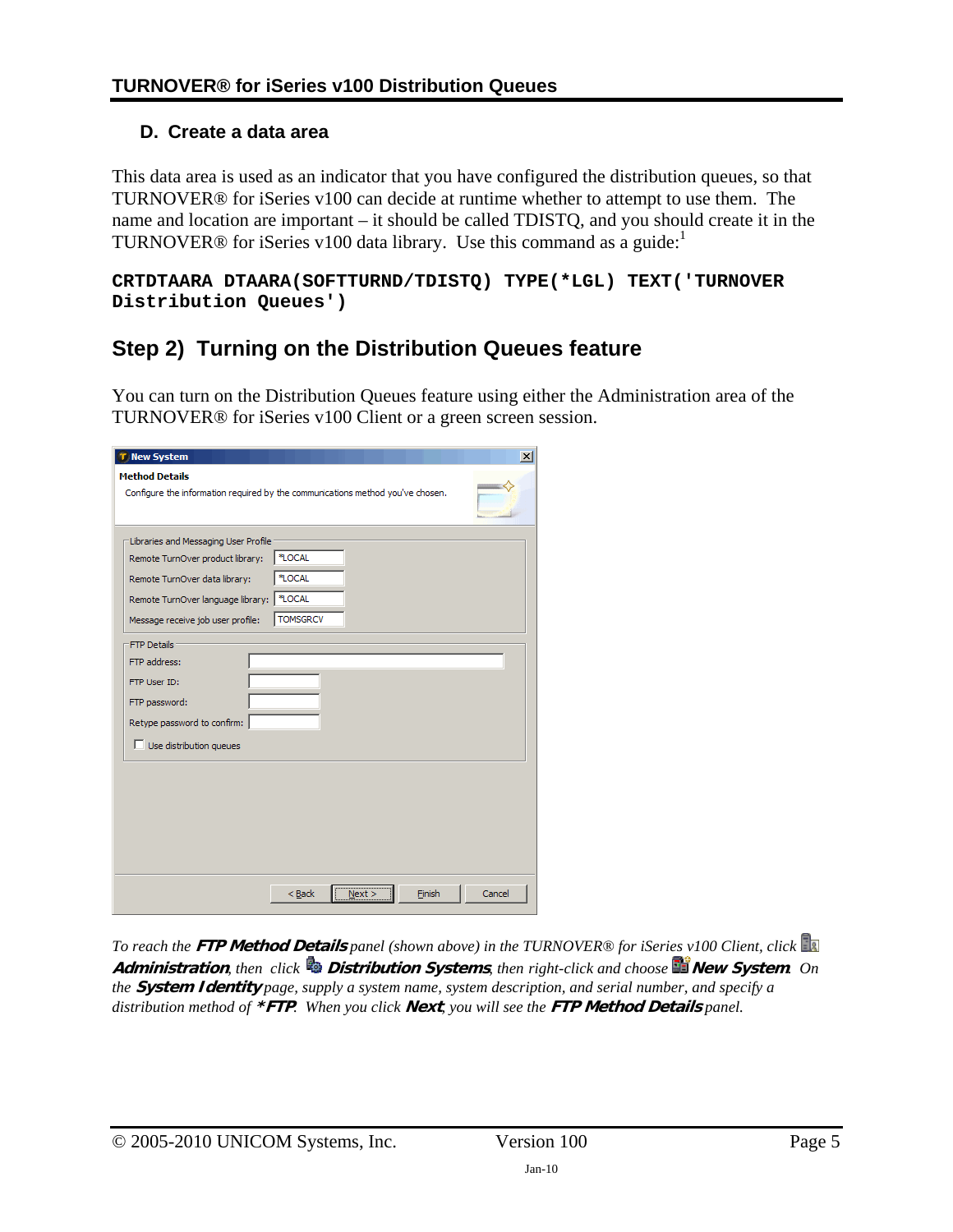| $B1 A - ZEUS$                                                                                                                                                                                                                                                                                                                             |                                                                                                                             |
|-------------------------------------------------------------------------------------------------------------------------------------------------------------------------------------------------------------------------------------------------------------------------------------------------------------------------------------------|-----------------------------------------------------------------------------------------------------------------------------|
| File Edit View Communication Actions Window Help                                                                                                                                                                                                                                                                                          |                                                                                                                             |
| BBCSBBCSBBCBC<br>圖                                                                                                                                                                                                                                                                                                                        |                                                                                                                             |
| Change Distribution Method Override<br>System name<br>Network distribution method WFTP<br>Remote TurnOver product library WLOCAL<br>Remote TurnOver data library<br>Remote TurnOver language library *LOCAL<br>Message receive job user profile TOMSGRCV<br>**** FTP-specific values ****<br>Remote system address BOSTON.SOFTLANDING.COM | <b>BOSTON</b><br>*FTP, *KNET, *CDIRECT<br><b>*LOCAL</b><br><b>*LOCAL</b><br><b>*LOCAL</b><br><b>*LOCAL</b><br><b>*LOCAL</b> |
| User profile for FTP TURNOVER<br>Password for FTP<br>Use Distribution Queues *YES<br>$F12 = Cancel$                                                                                                                                                                                                                                       | Confirm<br>*YES, *NO                                                                                                        |
| a                                                                                                                                                                                                                                                                                                                                         | 04/042                                                                                                                      |
| 1902 - Session successfully started                                                                                                                                                                                                                                                                                                       |                                                                                                                             |

*To reach the Change Distribution Method Override panel (shown above), use Main Menu option 11 (Distribution Menu) and then option 6 (Override network distribution method), and then select a system.* 

Once this parameter is turned on, TURNOVER® for iSeries v100 checks at runtime to make sure that distribution queues actually exist. If they don't, then TURNOVER® for iSeries v100 behaves as if this parameter is turned off. If you are already using FTP for distribution, then after you set up your distribution queues, you must explicitly turn this parameter on as instructed on page [5.](#page-4-0)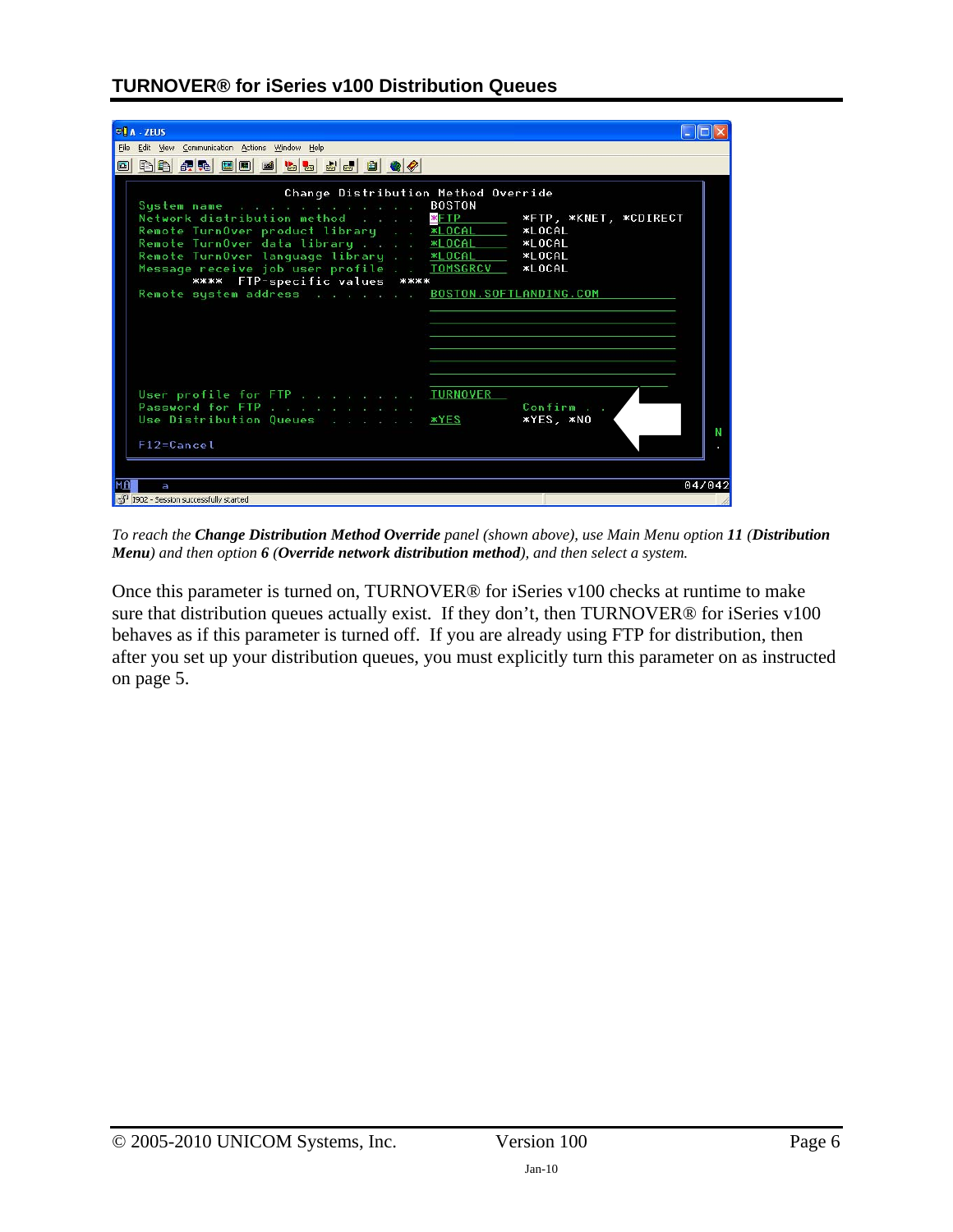## **MANAGING THE DISTRIBUTION QUEUES**

The distribution queues are controlled by the subsystem you created. To start them, just use the **STRSBS** command:

#### **STRSBS SBSD(QGPL/TDSTQUEUE)**

You might want to add this command to your IPL startup program so that the subsystem is always running.

If you run the command **WRKSBSJOB**, you should see something like this:

| <b>BLA-ZEUS</b>                                                            |                                               |                |                  |                   |                           |  |  |  |  |
|----------------------------------------------------------------------------|-----------------------------------------------|----------------|------------------|-------------------|---------------------------|--|--|--|--|
| File                                                                       | Edit View Communication Actions Window Help   |                |                  |                   |                           |  |  |  |  |
| 8889<br>电面配轴<br><b>Value</b><br>国国画<br>8                                   |                                               |                |                  |                   |                           |  |  |  |  |
| Work with Subsystem Jobs<br><b>ZEUS</b>                                    |                                               |                |                  |                   |                           |  |  |  |  |
|                                                                            |                                               |                |                  |                   | 01/23/04<br>14:54:45      |  |  |  |  |
| <b>TDSTQUEUE</b><br>Subsystem<br>a a representative and the control of the |                                               |                |                  |                   |                           |  |  |  |  |
|                                                                            |                                               |                |                  |                   |                           |  |  |  |  |
|                                                                            | Type options, press Enter.<br>2=Change 3=Hold | $4 =$ End      | 5=Work with      | 6=Release         | 7=Display message         |  |  |  |  |
|                                                                            | 8=Work with spooled files                     |                | 13=Disconnect    |                   |                           |  |  |  |  |
|                                                                            |                                               |                |                  |                   |                           |  |  |  |  |
|                                                                            |                                               |                |                  |                   |                           |  |  |  |  |
| 0p <sub>t</sub>                                                            | Job                                           | User           | Type             | $---$ Status----- | Function                  |  |  |  |  |
| ⊒                                                                          | TDSTQUE001                                    | <b>TSERVER</b> | <b>AUTO</b>      | ACTIVE            | <b>PGM-TDSTQUE</b>        |  |  |  |  |
|                                                                            | TDSTOUE002                                    | <b>TSERVER</b> | <b>AUTO</b>      | ACTIVE            | <b>PGM-TDSTOUE</b>        |  |  |  |  |
|                                                                            | TDSTOUE003                                    | <b>TSERVER</b> | <b>AUTO</b>      | ACTIVE            | <b>PGM-TDSTOUE</b>        |  |  |  |  |
| $\blacksquare$                                                             | TDSTQUE004                                    | <b>TSERVER</b> | AUT <sub>0</sub> | ACTIVE            | <b>PGM-TDSTOUE</b>        |  |  |  |  |
|                                                                            | TDSTQUE005                                    | <b>TSERVER</b> | <b>AUTO</b>      | ACTIVE            | <b>PGM-TDSTOUE</b>        |  |  |  |  |
|                                                                            | TDSTQUE006                                    | <b>TSERVER</b> | <b>AUTO</b>      | ACTIVE            | <b>PGM-TDSTOUE</b>        |  |  |  |  |
|                                                                            | TDSTQUE007                                    | <b>TSERVER</b> | <b>AUTO</b>      | ACTIVE            | <b>PGM-TDSTOUE</b>        |  |  |  |  |
|                                                                            | TDSTQUE008                                    | <b>TSERVER</b> | AUT <sub>0</sub> | ACTIVE            | <b>PGM-TDSTOUE</b>        |  |  |  |  |
|                                                                            |                                               |                |                  |                   | More                      |  |  |  |  |
|                                                                            | Parameters or command                         |                |                  |                   |                           |  |  |  |  |
| $\Rightarrow$ = $\Rightarrow$                                              |                                               |                |                  |                   |                           |  |  |  |  |
| $F3 = Ex1t$                                                                |                                               | F4=Prompt      | F5=Refresh       | F9=Retrieve       | F11=Display schedule data |  |  |  |  |
| $F12 = Cancel$                                                             |                                               | $F17 = Top$    | $F18 = Bot$ tom  |                   |                           |  |  |  |  |
|                                                                            |                                               |                |                  |                   |                           |  |  |  |  |
| <b>MA</b><br>a                                                             |                                               |                | MW               |                   | 11/002                    |  |  |  |  |
|                                                                            | 1902 - Session successfully started           |                |                  |                   |                           |  |  |  |  |

To end the distribution queues, run this command:

#### **ENDSBS SBS(TDSTQUEUE) OPTION(\*CNTRLD) DELAY(\*NOLIMIT**

The worker jobs check to see if they should end every 30 seconds, so if you end the subsystem this way, all of the jobs that are idle will end within 30 seconds. Any jobs that are actively sending will end when they finish with what they are currently sending.

Likewise, if you end an individual job instead of the entire subsystem, you should use the **\*CNTRLD** option with a time of 999999 to give an active job time to finish sending what it is sending.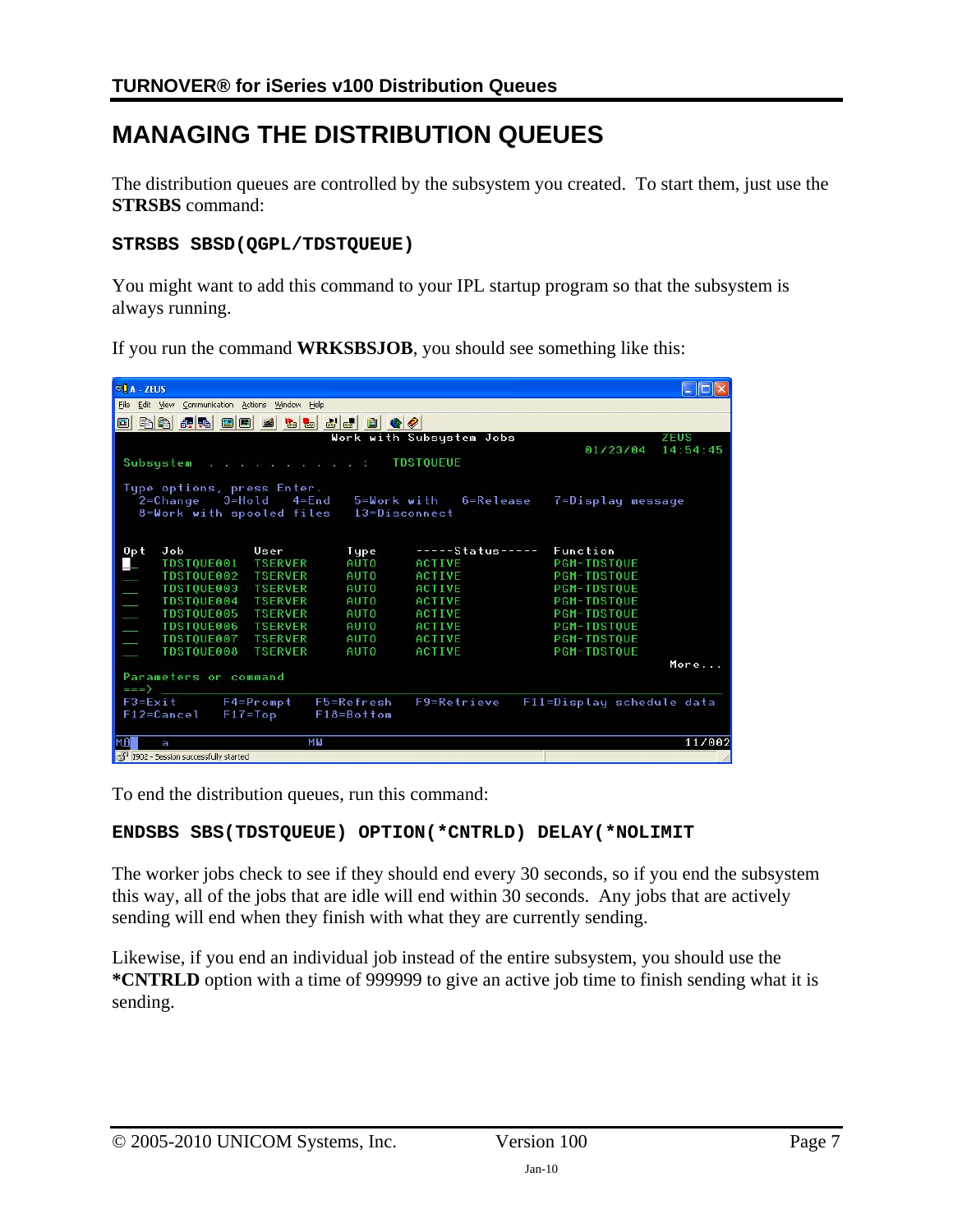### **Using multiple subsystems**

If you perform most of your distributions in the evening when the system is less busy, you could create two subsystems. The first subsystem would always be running, and would have a limited number of jobs so as not to overload your server or network during business hours. You could then use a Job Schedule Entry to start and stop a second subsystem that runs only after hours. This subsystem could add more worker jobs to the mix, allowing your distributions to happen more quickly.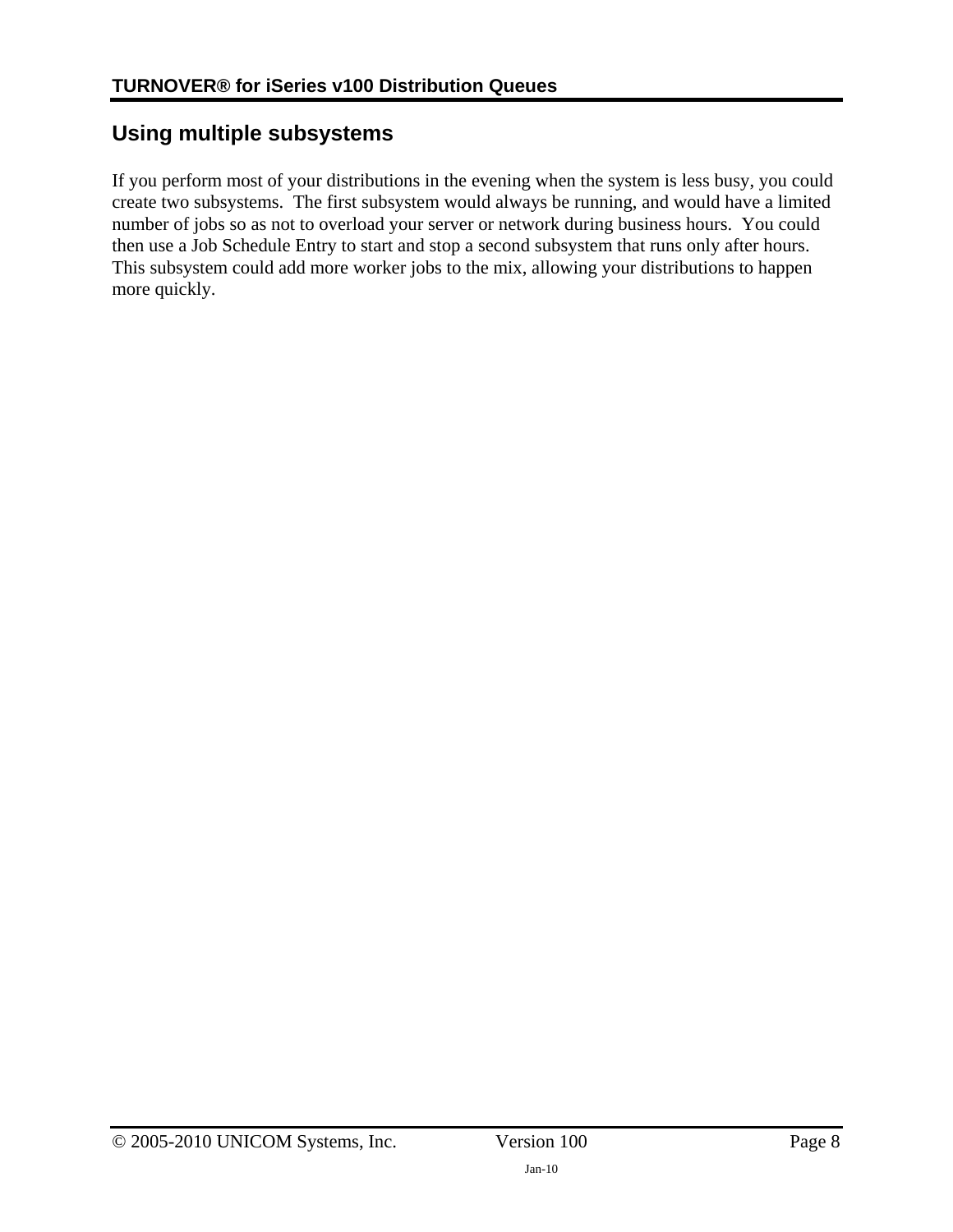## **CHANGES TO TURNOVER® FOR ISERIES V100 PROCESSING**

People accustomed to using TURNOVER® for iSeries v100 might notice some differences once they've installed this change. In many cases, the differences only appear if you're using this feature.

### **Deleting the distribution save file**

This is an invisible change. In the past when the distribution job runs, it has always deleted the save file it creates at the end since it will have already sent it to all of the systems. Now, the distribution job and the worker jobs have to coordinate with each other to determine when the save file should be deleted. The last process to use the save file deletes it; typically, this will be one of the worker jobs.

### **Updating the form status**

When the distribution job ends, it typically updates the form status from DIST-PND to either DISTRIB or PARTIAL. However, if distribution queues are in use and pending distributions are still in progress when the job ends, then the form status is updated when the final worker job has sent the save file. This ensures that the form status is changed properly to reflect any errors that may have been encountered by the worker jobs.

### **Name and location of FTP log spooled file**

Previously, an FTP log was always produced within the distribution job for each system to which it was sent. The name of the spooled file was "FTPLOG," with the system name in the USRDTA of the spooled file. Because the FTP processing occurs within the worker jobs, those jobs produce the spooled files. If you were sending to hundreds of systems and one of them failed, you'd find it virtually impossible to locate the right log with this new system, so we have made the following changes.

- 1. The name of the spooled file is now the target system name.
- 2. The USRDTA contains the name of the distribution job.

With these changes in place, you can run the following command to see all the logs for the job in one place:

**WRKSPLF SELECT(\*ALL \*ALL \*ALL DISJOBNAME)**